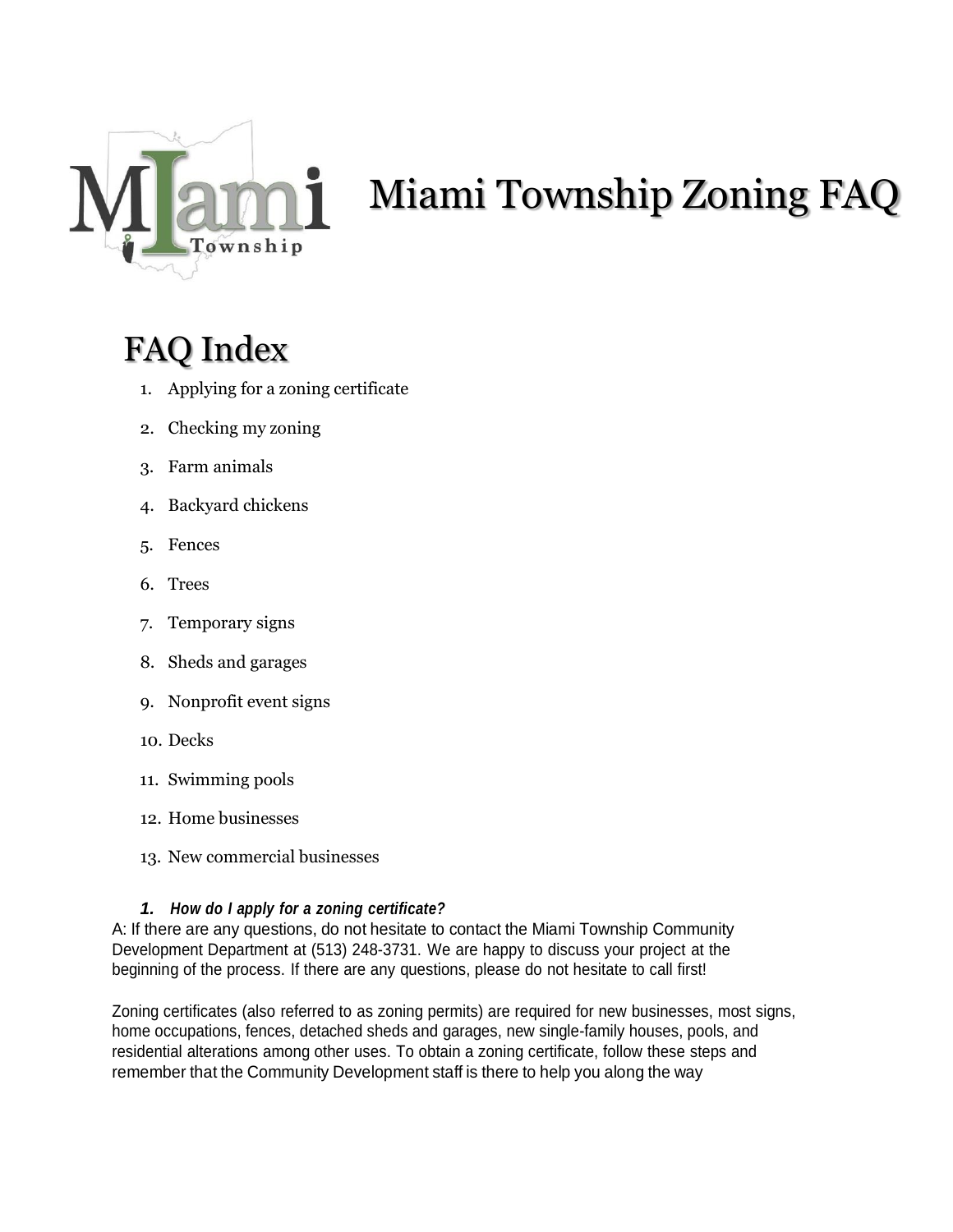- 1. Please fill out this [application](https://www.miamitwpoh.gov/PDF/CD/ZoningCertificates/103018 ZoningCertApp.pdf) form. The same application form is uses for all projects
- 2. Provide a site-plan, which is a drawing showing the location of the structure or property layout.
	- a. Provide other renderings or materials that may be required. Examples of other renderings or materials may be determined to be necessary include a written narrative describing the proposed use or business, a drawing showing what the improvement will look like and building height*,* a lighting photometric plan, a landscape plan, a floor plan and surveys.
	- b. Some zoning certificate applications (such as for a new single-family home) will require a professionally surveyed site-plan. Other zoning certificates require just a simple site plan showing the location of the proposed improvement drawn onto an aerial photo. This is common for simple improvements such as for sheds, decks and fences.
	- c. Some more tips on creating a useful site plan: An accurate site-plan will show the location of the proposed improvement and its distance from the property lines (setbacks). An aerial photo can serve as a good base map for a site plan. To access property aerials, check out the [Clermont](https://www.clermontauditor.org/) Auditor's website. Once at the auditor's website, type in your address number and street name, select your parcel when it comes up, and then select "Tax Map" which will give you an aerial shot of your property.
- 3. Submit the completed application and drawings to the Community Development office with the [required](http://www.miamitwpoh.gov/PDF/CD/FeeSchedule.pdf) fee.

Staff can help with simple site-plans for pools, decks, sheds or fences. If you have any questions, please do not hesitate to reach out to a staff member at (513) 248-3731.

Note that many projects will also require a Clermont County Building Department permit. For more information, please call (513) 732-7213.

# *2. Zoning districts. How do I check the zoning of my property?*

A: Miami Township has an automated "zone checker" program. Just add your address number and then select your street from the drop-down menu. For certain newly created lots or lots with two different zoning districts, you will receive a message to check with the Community Development Department for help. Here's the zone checker link: [MiamiTwpOH.gov/zoning](https://www.miamitwpoh.gov/zoning)

#### *3. Farm animals. Am I allowed to have farm animals on my property in Miami Township, such as pigs, alpaca, horses or goats?*

A: No for most zoning districts. Unless your property is zoned Agricultural or is greater than five acres in size, only household pets are allowed. Household pets are defined in Section 25.10C of the Zoning Resolution and include customary domestic type animals such dogs and cats, and limited backyard chickens.

#### *4. What are the rules for backyard chickens?*

A: Up to six chickens may be kept on a property. Chickens must be securely confined to the rear yard area by fencing or a chicken coop. A chicken coop is allowed, which may be no more than 30 square feet in area and seven feet tall. The chicken coop may be located only in the rear yard, at least 15 feet from any property line. A permit is required prior to installing a chicken coop.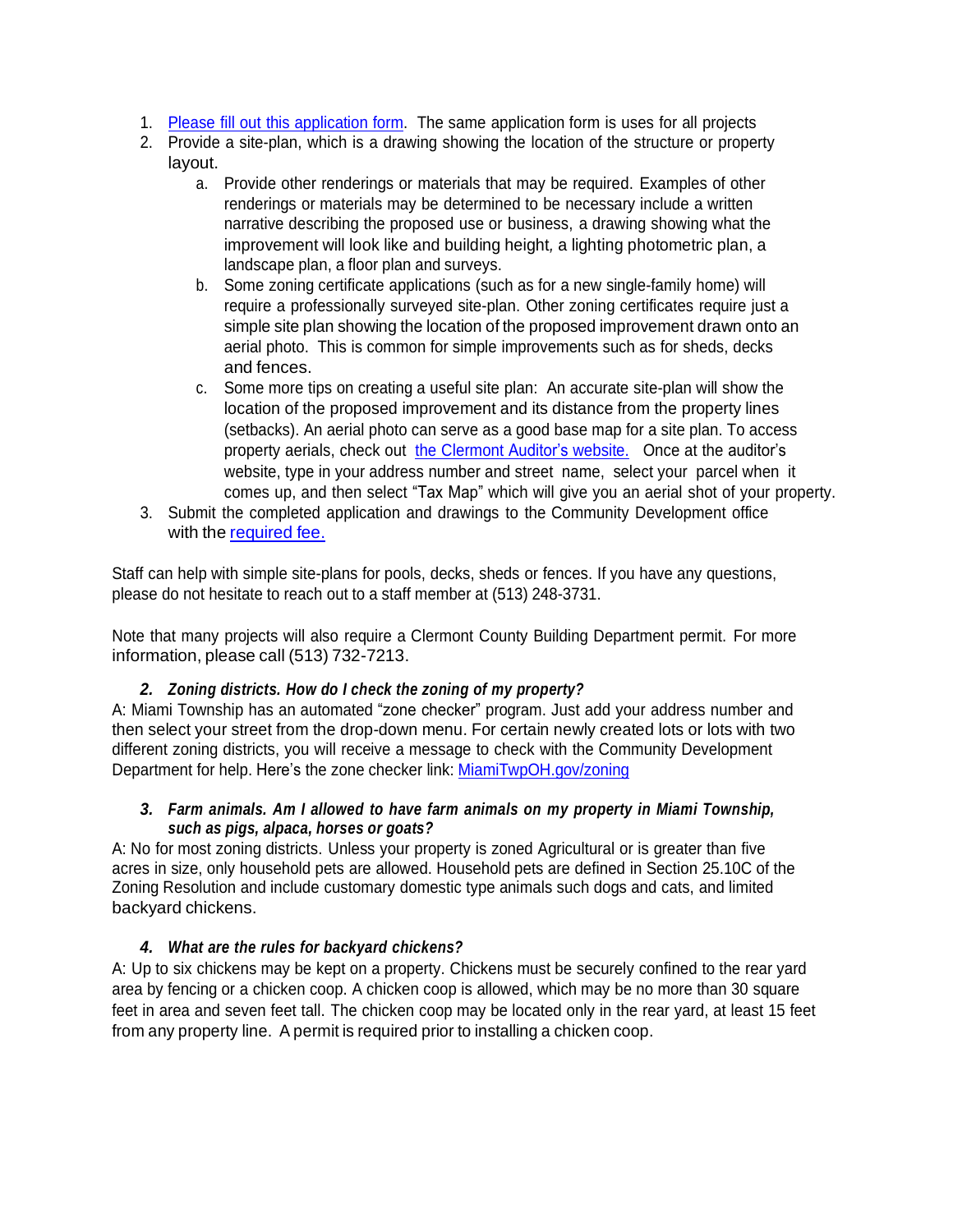#### *5. Fences. I'm replacing a fence with the exact same type of fence and in the same location, do I need a permit?*

A: Yes, new fences require a zoning permit, even when replacing the same type of fence and in the same location. The reason is that a fence previously allowed may be affected by new zoning rules after the old fence was built. A site-plan is needed to show the location of the new fence, along with a brochure or photograph of the fence type and a completed application. Please reference FAQ 1 for application information. For additional detail please refer to the [Residential](http://www.miamitwpoh.gov/PDF/CD/041119-FenceFactSheet.pdf) [Fence Fact Sheet.](http://www.miamitwpoh.gov/PDF/CD/041119-FenceFactSheet.pdf)

If you are on a corner lot, please contact the Community Development Department for assistance as special rules apply. (513) 248-3731

Generally, fences in residential districts are limited to side and rear yard areas of the lot and cannot exceed six feet in height (there are some exceptions for large lots). Privacy fences must be installed with the finished side of the fence facing outward.

[To see the regulations applicable to most residential fences, please review](https://www.miamitwpoh.gov/PDF/CD/ZoningResolution/chapters/CH8-021121.pdf) [Miami Township Zoning](http://www.miamitwpoh.gov/PDF/CD/ZoningResolution/chapters/CH8-071619.pdf) [Resolution Chapter 8.](http://www.miamitwpoh.gov/PDF/CD/ZoningResolution/chapters/CH8-071619.pdf)

#### 6. Trees. My neighbor has a tree or tree limb that is in poor condition and I would like to *have it removed, can the Township require it to be taken down?*

A: No. Township regulations do not require the removal of trees that may be damaged, dead or overhanging a neighboring property. The property owner may contact the owner's attorney or insurance carrier for assistance through a private civil action. If a tree is affecting a public road, please contact the Miami Township Service Department at (513) 248-3728.

#### *7. Temporary signs. I would like to have a temporary or special message sign for my business, what are the rules for that?*

A: The Zoning Resolution provides an opportunity for a limited amount of temporary signage several times per year for your business. For more information, please reference Miami [Township](http://www.miamitwpoh.gov/PDF/CD/ZoningResolution/chapters/CH24-080119.pdf) Zoning [Resolution](http://www.miamitwpoh.gov/PDF/CD/ZoningResolution/chapters/CH24-080119.pdf) 24.12A and 24.12F.

#### *8. Sheds and detached garages ("accessory buildings"). Do I need a permit for an accessory building for my residence?*

A: Yes. A zoning permit is required prior to the installation of a shed or other detached structure on your residential or commercial property. Please refer to FAQ 1 on how to submit an application, and contact Community Development Department staff with any questions at (513) 248-3731.

Building a shed on an incline? [This is a solution for a shed base on an incline.](https://www.miamitwpoh.gov/PDF/CD/082421-ShedBaseGraphic.pdf)

# *9. Signs for a nonprofit event and cultural gatherings such as festivals. I would like to put some signs out advertising an upcoming event for my nonprofit organization, can I do that?*

A: Yes. The Zoning Resolution provides for limited advertising for a nonprofit event on the premises where the event is to be located. Please refer to Miami Township Zoning [Resolution](http://www.miamitwpoh.gov/PDF/CD/ZoningResolution/chapters/CH24-080119.pdf) Section [24.12E1](http://www.miamitwpoh.gov/PDF/CD/ZoningResolution/chapters/CH24-080119.pdf) for more information.

*10. Decks. I am planning to install a new or replacement deck, do I need a zoning certificate?* A: Yes. A permit is required for decks, including a replacement deck of the same dimension. Decks without a cover may extend up to 16 feet into the rear yard setback area. If the deck will extend